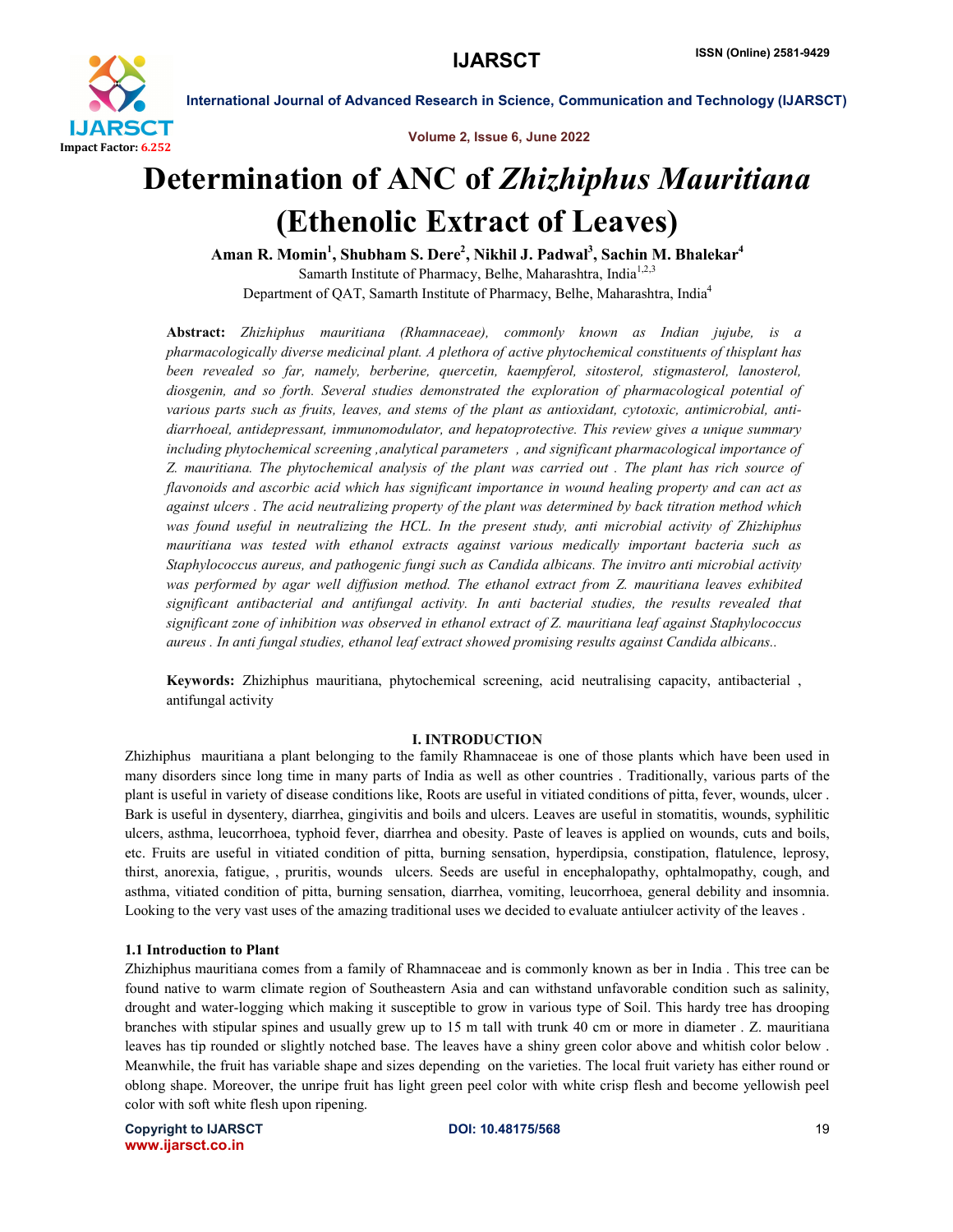

#### Volume 2, Issue 6, June 2022

#### 1.2 Pharmacological Actions

#### A. Antioxidant Activity

An antioxidant is broadly defined as any substance that delays or inhibits oxidative damage to a target molecule by trapping free radicals . There is increment in the interest and study of antioxidant activity of various leaves among scholars and researchers worldwide although antioxidative compounds in leaves are not fully known. Many age related human diseases are also the result of cellular damage by free radicals and antioxidants could play a crucial role in preventing such diseases.

#### B. Antimicrobial Activity

In current world, a microbial infection was one of the major threats to human and animal population. Antimicrobial drugs provide the essential basic for treatment of various microbial infections instead of the elevated genetic inconsistency of some microorganisms enhance them to quickly develop antimicrobial resistance; therefore, there has been a continuing study for new potent antimicrobials drugs. Due to drug resistance nature of microorganisms, there is a need to find out new lead molecules from alternative sources like plants and algae. The present study shows that leaves ethanolic extracts have inhibitory effect on bacterial growth. The plant extracts show varying degrees of action adjacent to bacteria Staph aureus . Phytochemical components were extracted from Zhizhiphus leaves to have and inhibition activity against bacteria strains namely alkaloids, saponins, tannins, glycosides, flavonoids and terpinoids.

#### C. Antifungal Activity

Fungal infections are common throughout much of the natural world. In humans, fungal infections occur when fungus invades our body and the immune system unable to destroy the fungus. Fungal infections are often caused by fungi that are common in the environment. One the most common fungus is known as Candida albicans which normally lives as normal flora in human body, cause no harm and has symbiotic relationship with the host. This study aims to reduce the usage of synthetically derived antifungal by determining the antifungal activities of the methanol leave extract of Z. mauritiana.

#### II. PLANT PROFILE



Fig 1: Plant of Zhizhiphus Mauritania

#### 2.1 Taxanomical Classifications

Table 1: Taxonomical Classification

| Table 1. Taxonomical Classification |               |  |
|-------------------------------------|---------------|--|
| Domain:                             | Eukaryota     |  |
| Kingdom:                            | Plante        |  |
| Phylum:                             | Spermatophyta |  |
| Subphylum:                          | Angiospermae  |  |
| Class:                              | Dicotyledonae |  |
| Order                               | Rhamnales     |  |
| Family:                             | Rhamnaceae    |  |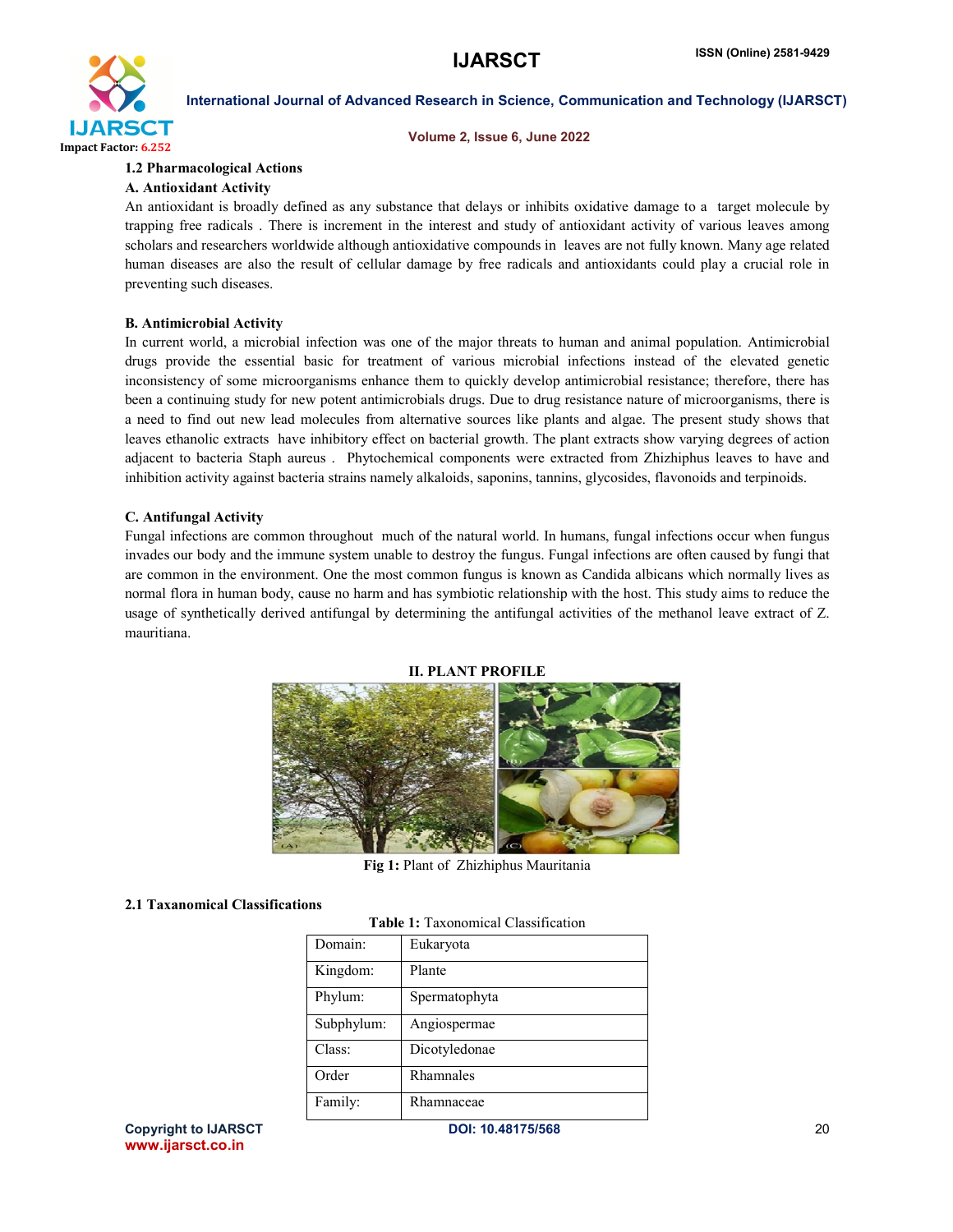

#### Volume 2, Issue 6, June 2022

| Genus:         | Zhizhiphus Mill-Jujube              |
|----------------|-------------------------------------|
| <b>Species</b> | Zhizhiphus mauritiana-Indian jujube |

- Preferred Scientific Name : Zhizhiphus mauritiana
- Preferred Common Name : Indian Jujube Taxonomic Tree :
- Domain: Eukaryota
- Kingdom: Plantae
- Phylum: Spermatophyta
- Subphylum: Angiospermae
- Class: Dicotyledonae

#### 2.2 Distribution

Found in India as well as other countries like Burma, Iran, Syria, Afghanistan, Europe, Australia, America and Africa as a traditional system of medicine. In India commonly it is known as a ber in Hindi and Badrah in Sanskrit. It is distributed originally from the Middle East or the Indian subcontinent, but now cultivated throughout the tropics and subtropics for its nutritious. In India it is found throughout the country to an altitude of approximately 1500 m in the Himalayas, typically on or near old village sites, and very commonly on black cotton soils in the central India.

#### III. PHARMACOGNOSTIC EVALUATIONS

#### 3.1 Morphological Evaluation

The plant is an evergreen shrub with small spines and a teeny plant contains many hanging branches with pointed stipules. Generally, the leaves are 2.5–4.0 cm long and 1.8–3.8 cm wide, alternate, ovate or oblong-elliptic, entire, with three prominent basal veins, with a rounded apex

- Color: Green
- Odour: Characteristic
- Taste: Bitter

#### 3.2 Microscopic Evaluation

The microscopic study of the fresh leaf section showed presence of upper and lower epidermis and vascular tissues i.e. xylem and phloem. Lignified pink colored components were clearly observed in the section. The powdered material showed presence of xylem vessels, covering trichomes and starch grains in it.

#### 3.3 Physical Evaluation of Powder

The collected leaves were dried by using shade drying method for complete removal of moisture. It was further powdered by hand crushing and finally passed through sieve no 40 # size to obtain uniform sized powdered particles. Physical evaluation of this dry powder was done for following parameters.

- 1. Solubility
- 2. Moisture content
- 3. Ash value

#### IV. MATERIAL AND METHODS

#### 4.1 Morphological Evaluation

The plant is an evergreen shrub with small spines and a teeny plant contains many hanging branches with pointed stipules. Generally, the leaves are 2.5–4.0 cm long and 1.8–3.8 cm wide •Color: Green

- Odour: Characteristic
- Taste: Bitter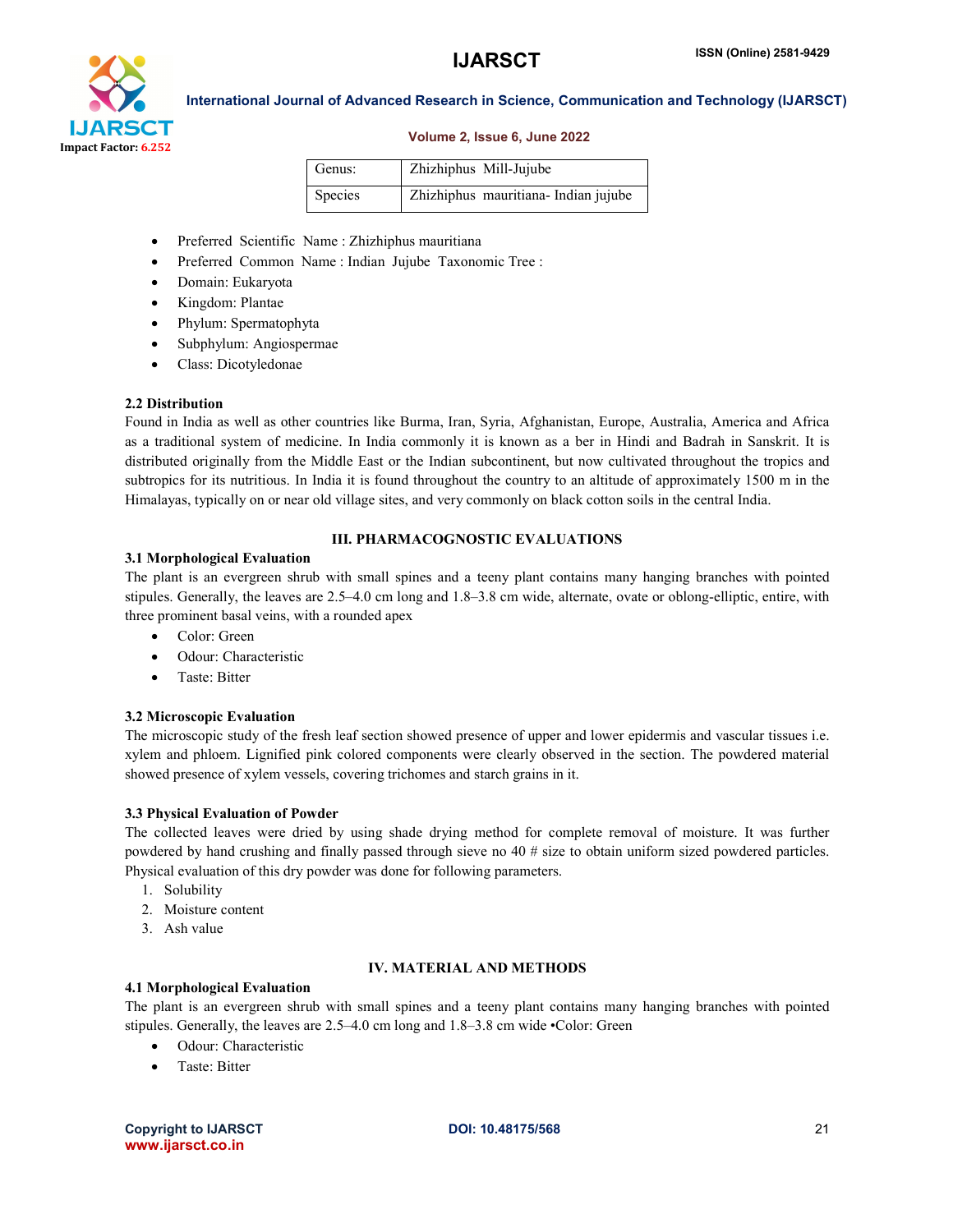

#### Volume 2, Issue 6, June 2022

### 4.2 Microscopical Evaluation

The microscopic study of the fresh leaf section showed presence of upper and lower epidermis and vascular tissues i.e. xylem and phloem. Lignified colored components were clearly observed in the section. The powdered material showed presence of xylem vessels, covering trichomes and starch grains in it.

#### 4.3 Analytical Parameter

#### A. Ash Values

#### Theory

Used to determine quality and purity of a crude drug and to establish the identity of it. Ash contains inorganic radicals like phosphates, carbonates and silicates of sodium, potassium, magnesium, calcium etc. These are present in definite amount in a particular crude drug hence, quantitative determination in terms of various ash values helps in their standardization. Sometimes, inorganic variables like calcium oxalate, silica, carbonate content of the crude drug Total ash value'. Such variables are removed by treating with acid (as they are affects soluble in hydrochloric acid) and acid insoluble ash value is determined e.g. Rhubarb, Liquorice etc. Used to determine foreign inorganic matter present as an impurity.

#### Total Ash Value

#### Procedure

- Weigh and ignite flat, thin, porcelain dish or a tared silica crucible.
- Weigh about 2 g of the powdered drug into the dish/crucible.
- Support the dish on a pipe-clay triangle placed on a ring of retort stand.
- Heat with a burner, using a flame about 2 cm high and supporting the dish about 7 cm above the flame, heat till vapours almost cease to be evolved; then lower the dish and heat more strongly until all the carbon is burnt off.
- Cool in a desiccator.
- Weigh the ash and calculate the percentage of total ash with reference to the air dried sample of the crude drug
- If a carbon free ash cannot be obtained in this way then any one of the following method can be used.
- 1. Exhaust the charred mass with hot water, collect the residue on an ash less filter paper incinerate the residue and filter paper, add the filtrate, evaporate to dryness and ignite at a temperature not exceeding 450°C.
- 2. Cool the crucible; add 15 ml of alcohol, break up the ash with glass-rod burn off the alcohol and again heat the whole to a dull red heat. Cool, weigh the ash

#### Acid Insoluble Ash Value

#### Procedure:

- 1. Using 25 ml of dilute hydrochloric acid, wash the ash from the dish used for total ash into 100 ml beaker and add a crude drug. Further
- 2. Place a mere gauze over a Bunsen burner and boil for five minutes.
- 3. Filter through an ash less filter paper, wash the residue twice with hot water.
- 4. Ignite a crucible in the flame, cool and weigh.
- 5. Put the filter-paper and residue together into the crucible; heat gently until vapours cease be evolved and then more strongly until all carbon has been removed.
- 6. Cool in a desiccator.
- 7. Weigh the residue and calculate acid-insoluble ash of the crude drug with reference to the airdried sample of the crude drug

#### Water Soluble Ash Value

#### Procedure:

Proceed as per the steps mentioned in the procedure for determination of total ash value of a crude drug

Copyright to IJARSCTDOI: 10.48175/568 **22** www.ijarsct.co.in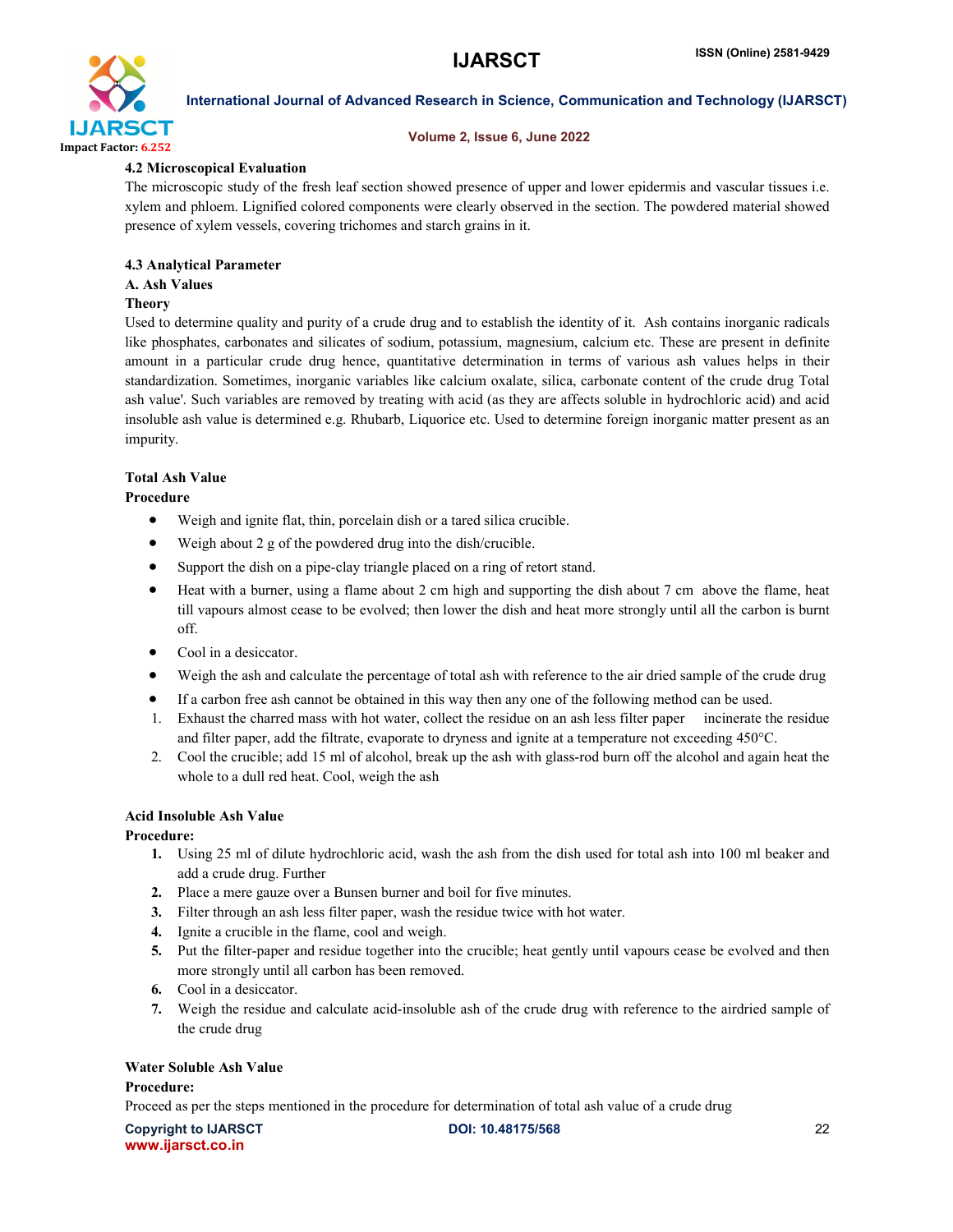

#### Volume 2, Issue 6, June 2022

- 1. Using 25 ml of water, wash the ash from the dish used for total ash into 100 ml beaker .a crude drug. Further
- 2. Place a mere gauze over a Bunsen burner and boil for five minutes.
- 3. Filter through an ash less filter paper, wash the residue twice with hot water.
- 4. Ignite a crucible in the flame, cool and weigh.
- 5. Put the filter-paper and residue together into the crucible; heat gently until vapours ceas be evolved and then more strongly until all carbon has been removed.
- 6. Cool in a desiccator.
- 7. Weigh the residue and calculate acid-insoluble ash of the crude drug with reference to the air-dried sample of the crude drug

#### V. EXTRACTION BY MACERATION

Medicinal plants are extracted and processed for direct consumption as herbal or traditional medicine or prepared for experimental purposes. The concept of preparation of medicinal plant for experimental purposes involves the proper and timely collection of the plant, authentication by an expert, adequate drying, and grinding. This is followed by extraction, fractionation, and isolation of the bioactive compound where applicable. Extraction of medicinal plants is a process of separating active plant materials or secondary metabolites such as alkaloids, flavonoids, terpenes, saponins, steroids, and glycosides from inert or inactive material using an appropriate solvent and standard extraction procedure. Several methods were used in the extraction of medicinal plants such as maceration, infusion, decoction, percolation, digestion and Soxhlet extraction,

The solvent used for the extraction of medicinal plants is also known as the menstruum. The choice of solvent depends on the type of plant, part of plant to be extracted, nature of the bioactive compounds, and the availability of solvent. In general, polar solvents such as water, methanol, and ethanol are used in extraction of polar compound, whereas nonpolar solvents such as hexane and dichloromethane are used in extraction of nonpolar compounds. Furthermore, solvent used in extraction is classified according to their polarity, from *n*-hexane which is the least polar to water the most polar. The following are various solvents of extractions arranged according to the order of increasing polarity.

| Solvent |                 | Polarity |
|---------|-----------------|----------|
| 1.      | n-Hexane        | 0.009    |
| 2.      | Petroleum ether | 0.117    |
| 3.      | Diethyl ether   | 0.117    |
| 4.      | Ethyl acetate   | 0.228    |
| 5.      | Chloroform      | 0.259    |
| 6.      | Dichloromethane | 0.309    |
| 7.      | Acetone         | 0.355    |
| 8.      | n-Butanol       | 0.586    |
| 9.      | Ethanol         | 0.654    |
| 10.     | Methanol        | 0.762    |
| 11.     | Water           | 1.000    |

#### VI. MACERATION

- This is an extraction procedure in which coarsely powdered drug material, either leaves or stem bark or root bark, is placed inside a container;
- the menstruum is poured on top until completely covered the drug material. The container is then closed and kept for at least three days.
- The content is stirred periodically, and if placed inside bottle it should be shaken time to time to ensure complete extraction.
- At the end of extraction, the micelle is separated from marc by filtration or decantation.

Copyright to IJARSCTDOI: 10.48175/568 **23** www.ijarsct.co.in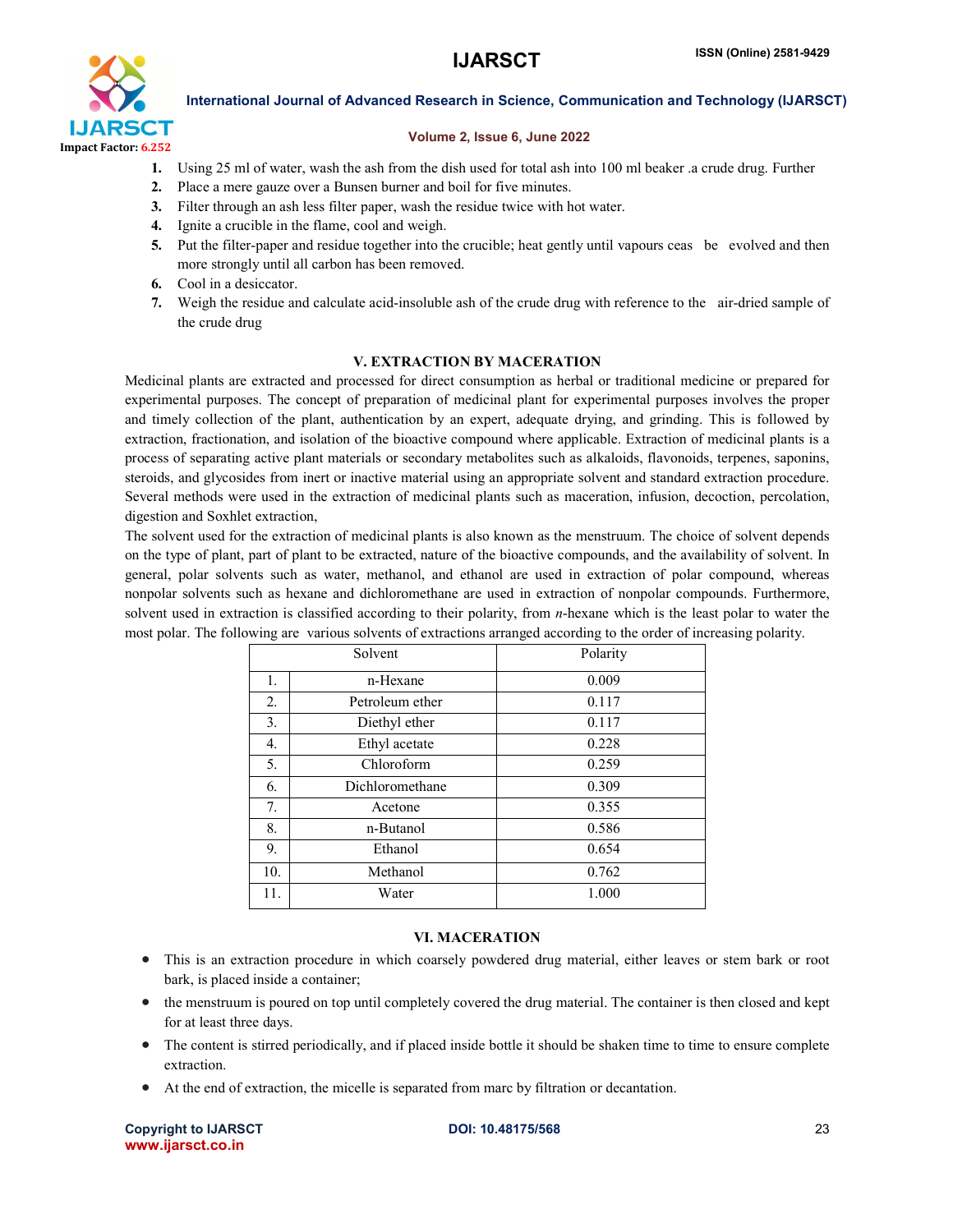

#### Volume 2, Issue 6, June 2022

- Subsequently, the micelle is then separated from the menstruum by evaporation in an oven or on top of water bath .
- This method is convenient and very suitable for thermolabile plant material.

## VII. PHYTOCHEMICAL ANALYSIS

Phytochemical Screening or Preliminary Test is the first thing to be done before major discoveries of molecules or drug entities are known. It is used to provide concrete knowledge and research to what plant active constituents have potential to benefit mankind.

#### Preliminary Phytochemical Screening of the Extracts

The qualitative chemical test ethanolic extract of Z.mauritiana leaves was carried out using standard procedure.

Tests for Carbohydrates and Reducing Sugars:

The extracts were dissolved in water and filtered. The filtrates were divided intoseveral portions and were tested as follows:

- 1. Molisch's test: A small quantity of aqueous extract was subjected to Molisch's reagent (naphthol in alcohol). Shake and add conc.  $H_2SO_4$  from sides of the test tube. A violet ring is formed at the junction of two liquids. This indicates the presence of carbohydrates.
- 2. Fehling's test: A small quantity of aqueous extract was subjected to Fehling's A and B reagents (CuSO 4 solution), boil on water bath. A brick red precipitate is formed. This indicates the presence of reducing sugars.
- 3. Benedict's test: To a set of filtrates of various extracts, added equal volumes of Benedict's reagent and heated in boiling water bath for 5min. The appearance of green yellow or red colour indicated the presence of reducing sugars.

#### Test for Alkaloids

Small quantities of extracts were treated with few drops of diluted hydrochloric acid and filtered. The filtrates of each extract were divided into four portions and the following tests were carried out.

- 1. Dragendroff's test: With Dragendroff's reagent (solution of potassium bismuth iodide) formed orange brown precipitate.
- 2. Mayer's test: With Mayer's reagent (potassium mercuric iodide solution) formed creamy precipitate.
- 3. Hager's test: With Hager's reagent (saturated picric acid solution) formed yellow precipitate
- 4. Wagner's test: With Wagner's reagent (solution of iodine in potassium iodide) formed reddish-brown precipitate. The formation of respective precipitates indicated the presence of alkaloids.

#### Tests for Glycosides

The following tests were carried out to detect the presence of different types of glycosides

- 1. Legal's test: To the extracts, added pyridine and sodium nitroprusside and development of pink or red colour indicated the presence of cardiac glycosides.
- 2. Borntrager's test: The extracts were boiled with dilute sulphuric acid and filtered. To the cold filtrates equal volumes of chloroform were added. After thorough shaking the organic solvent layers were separated and ammonia solution was added. 96 The change of ammonia layer to pink or red color indicated the presence of Anthraquinone glycosides.
- 3. Foam test: Small quantities of drugs were shaken vigorously with water. Formation ofpersistent foam indicated the presence of saponin glycosides.
- 4. Grignard reaction or sodium picrate test:

Soaked filter paper strips first in 10% picric acid and then in 10% sodium carbonate and dried. Drugs were taken in small bottles and the strips were suspended from the mouth of the container and the lids were tightly closed with portion of the strip stuck in the lid. The strips did not turn brick red or maroon indicating the absence of cyano genetic glycosides Extracts when made alkaline did not show blue or green fluorescence indicating the absence of coumarin glycosides

Copyright to IJARSCTDOI: 10.48175/568 **24** www.ijarsct.co.in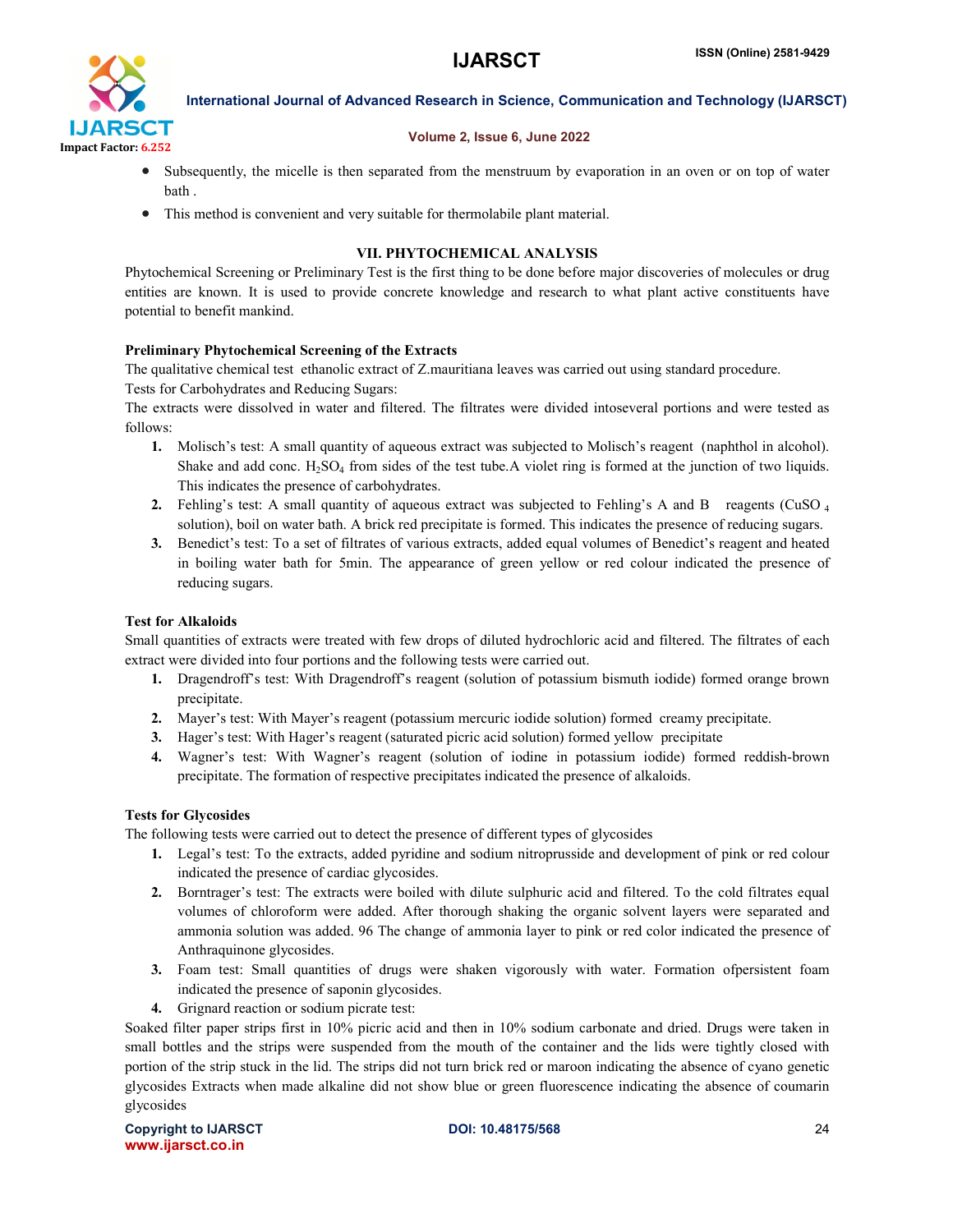

#### Volume 2, Issue 6, June 2022

#### Test for Steroids and Triterpenoids

- 1. Salkowski reaction: To the extracts, chloroform and concentrated sulphuric acid were added and shook well. The appearance of reddish-blue colour in the chloroform and green fluorescence in acid layer indicated the presence of steroids
- 2. Liebermann-Burchard reaction: To the extracts added chloroform, mixed and then added acetic anhydride followed by concentrated sulphuric acid from the sides of the tubes.Appearance of first red, then blue and finally green colour indicated the presence o steroids and triterpenoids.

#### Test for Flavonoids:

- 1. Sulphuric acid test: extract was added to 66% or 80% of sulphuric acid. Deep yellow solution is formed which indicates the presence of flavones and flavonols Orange to red colour solution is formed which indicates the presence of flavones. Red or reddish blue solution isformed which indicates the presence of aurones and chalcones.
- 2. Shinoda test: Extract + 95% ethanol + conc. Hydrochloric acid + Mg turnings. Orange, pink red to purple colour is observed. This indicates the presence of flavonols, dihydro derivatives and xanthenes
- 3. Test for lead acetate: Test residue was subjected to lead acetate solution. A yellow colour precipitate is formed. This indicates the presence of Flavonoids.

#### Tests for Phenolic compounds and Tannins:

Small quantities of the extracts were treated with the following reagents and the appearance of corresponding endpoints indicated the presence of phenolic compounds and tannins

- 1. With 5% Ferric chloride solution: Deep blue-black colour.
- 2. With 10% lead acetate solution: White precipitate..
- 3. Salkowski test: Extract + chloroform + conc. H2SO4, shake well. CHCl3 layer shows red colour which indicates the presence of steroids, acid layer shows greenish yellow colour which indicates the presence of triterpenoids.
- 4. Liebermann's test: Extract + acetic anhydride, heat, cool and add conc. H2SO4. Blue colour is appeared. This indicates the presence of steroids.

#### Test for Saponins

- 1. Foam Test: The extract was diluted with 20 ml of distilled water and it was shaken in a graduated cylinder for 15 minutes. A 1 cm. layer of foam indicated the presence of saponin
- 2. Haemolysis Tests: Add leaves extract to one drop of blood placed on glass slide. Hemolytic zone appears.

#### VIII. DETERMINATION OF TOTAL FLAVONOID CONTENT

Folin-Ciocalteu method was used to estimate total flavonoid contents. In this experiment, 2 mL of each extract solution was mixed with 2 mL of aqueous AlCl3.6H2O (0.1mol/L). The mixture was incubated at room temperature for 10 minutes. Absorbance of the final reaction mixture was measured at 417nm. The content of flavonoids was expressed as µg quercetin equivalents (QEs) using standard calibration curve

#### Thin Layer Chromatography:

Sample solutions (10 ml) were applied against standard solutions on silica gel plates. Development of the plates was done using the solvent system that consisted of butanol:water:acetic acid (glacial) (55:30:15, v/v/v). Plates were dried and visualized under UV light and then sprayed with 80% Folin-C phenyl reagent in water. Standard solutions were prepared by dissolving (0.025 g) of powder samples in 50% methanol–water (10 ml)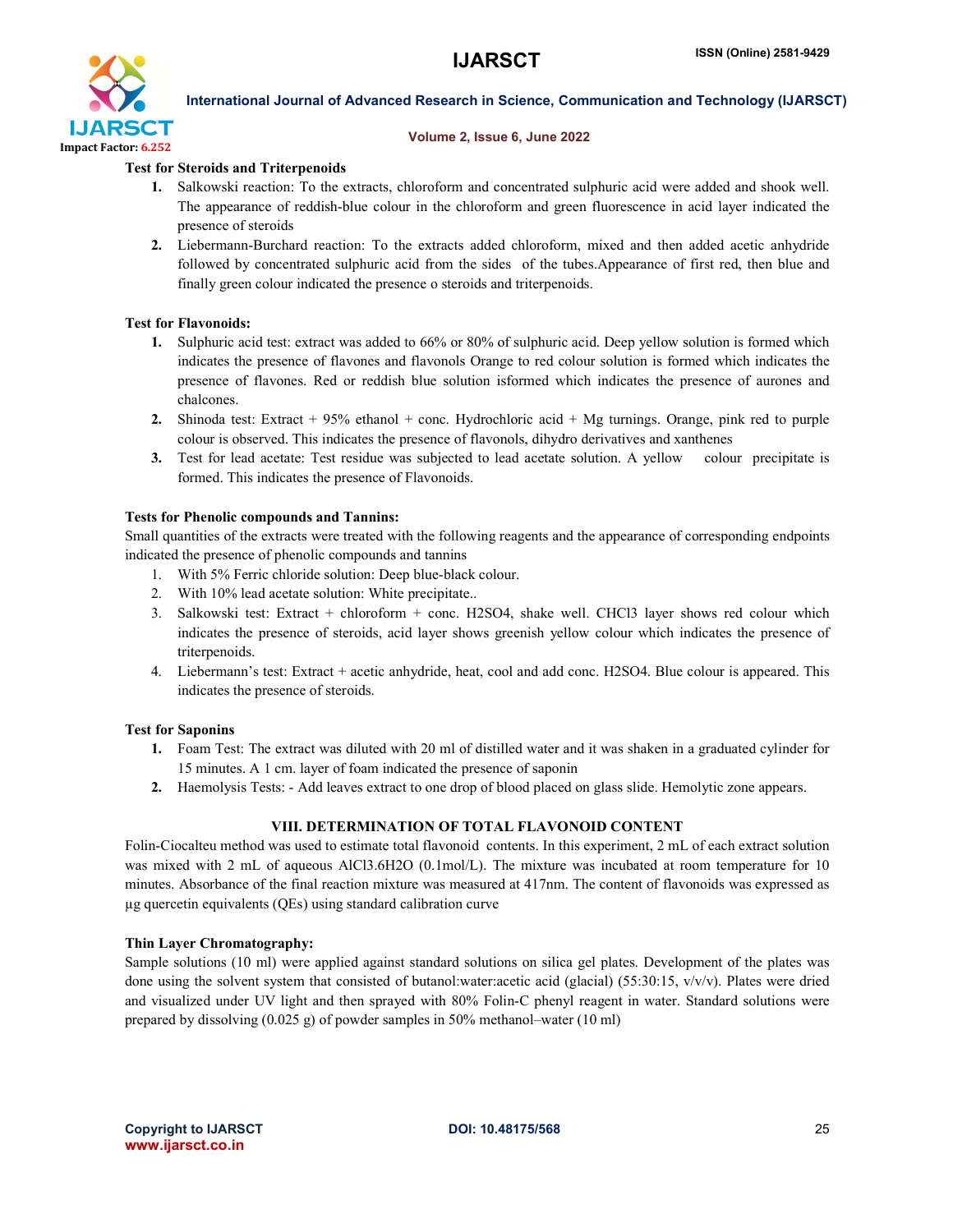# Impact Factor: 6.252

#### International Journal of Advanced Research in Science, Communication and Technology (IJARSCT)

#### Volume 2, Issue 6, June 2022



Fig No 2 : TLC

#### IX. ACID NEUTRALISING CAPACITY

#### A. Selection of samples

Commonly consumed commercial antacid drugs and natural antacid remedies were identified based on a literature survey and their availability.

#### B. Preparation of samples

Commonly consumed commercial antacids drugs and natural antacid remedies were collected and the juice was extracted from the samples.

#### C. Analysis of the antacid content of the selected sample

Analysis of Acid neutralizing capacity was done following the Rossett-Rice test. Back titration method is the basis of this test. In this method, an antacid is dissolved in an excess of acid and is titrated against a known concentration of base until an endpoint is reached. The molarity of neutralized acid is equal to the difference between the moles of acid added and therefore the moles of base required for the back titration.

#### Procedure

- 1. The antacid formulation is dissolved in a known amount of surplus HCl and is titrated with an alkali, NaOH(aq) until enough OH– (from the NaOH solution) has been added to completely react with the excess H+ (from the excess HCl in the solution).
- 2. A portion of the added acid is neutralized by the antacid, the remainder is neutralized by the NaOH added. An equilibrium is reached when the number of moles of NaOH added is equal to the number of moles of HCl remaining after the reaction with the antacid. HCl acts as the source of  $H+(aq)$  and NaOH as the source of OH–(aq). At the endpoint of the titration, the acid will be totally neutralized by the base. 1 g of each formulation was weighed and crushed using mortar and pestle.
- 3. It was then transferred into a conical flask and 25ml of 0.1 molarity of HCL was added to each sample, 2-3 drops of phenolphthalein indicator were added. The samples were then titrated against 0.1 M NaOH. The titrations were repeated until concordant values were obtained. The experiments were undertaken under standard laboratory conditions. Standardization of HCl and NaOH was carried out as per the USP method.

#### Calculation

Eq.(1) moles of acid neutralized = moles of acid added – moles of alkali required

- = (VolumeHCl x MolarityHCl) (VolumeNaOH x MolarityNaOH )
- Eq. (2) acid neutralizing capacity per gram of antacid = moles of HCL neutralized grams of antacid.

## D. Data Analysis

Copyright to IJARSCTDOI: 10.48175/568 **26** www.ijarsct.co.in The antacid values of the commercial and traditional antacids were expressed as mean  $\pm$  standard error of the mean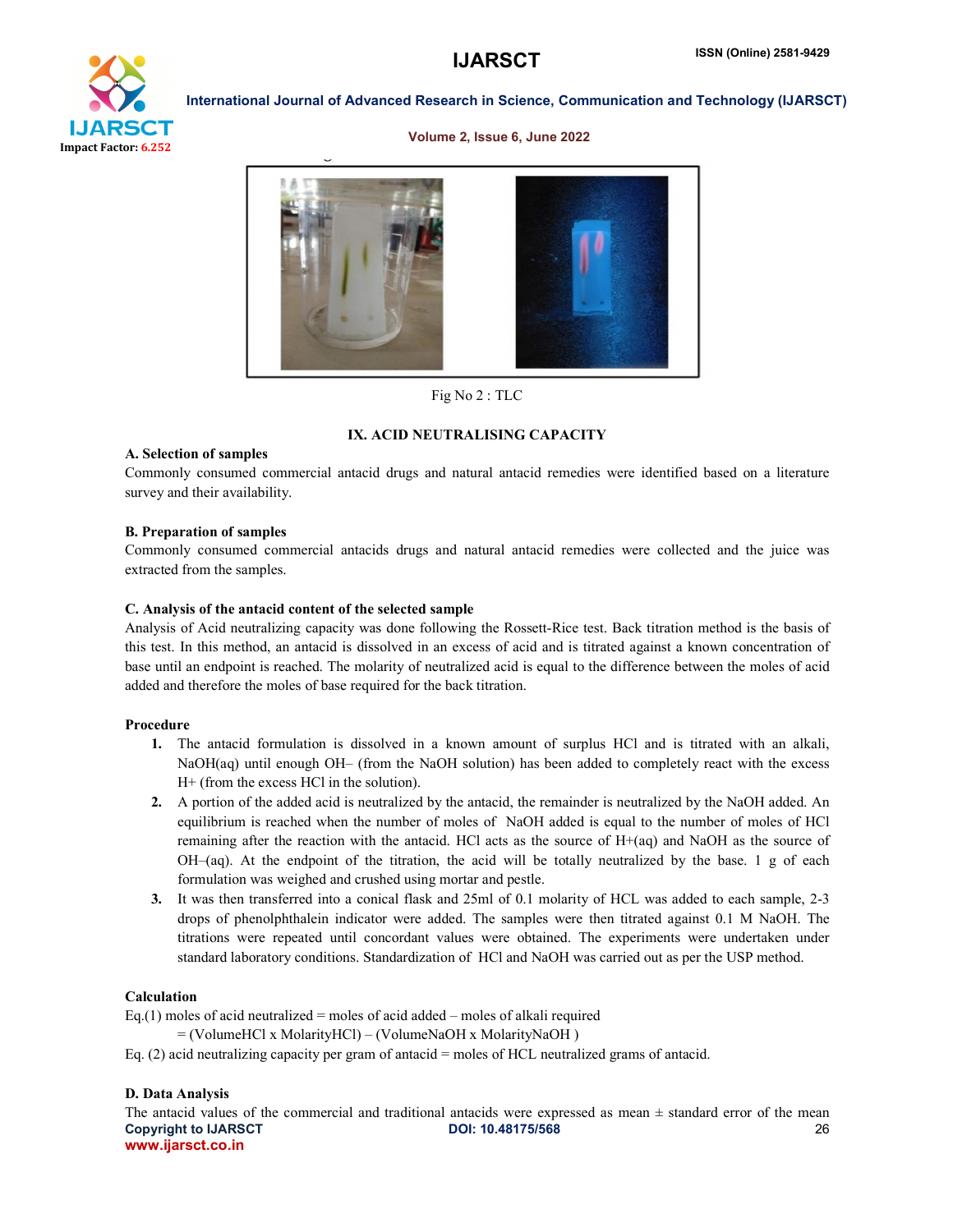

#### Volume 2, Issue 6, June 2022

(SEM). An independent t test was administered to check the difference between the different categories of antacids to check their efficacy.. Data were analyzed using the Statistical Package for Social Sciences (SPSS) (version 19.0) software. The significance level for the difference between was set at  $p<0.05$ 



Fig 3: ANC

## X. ANTIMICROBIAL ACTIVITY

#### Antimicrobial Screening

- The leaf extracts of Z.mauritiana were tested for antimicrobial activity against the selected bacteria and fungi.
- Nutrient agar media were used for bacterial growth and Potato dextrose agar media were used for fungal culture.
- The media were prepared and then autoclaved at 121<sup>o</sup>c for 15 minutes and were poured on petriplates and allowed to solidify.

#### Well Diffusion Method

- Well diffusion method is used to evaluate both antibacterial and antifungal activity
- The prepared culture plates were inoculated with selected strains of bacteria and fungus using spread plate method.
- The wells were made on the agar surface with sterile cork borer.
- The extracts were poured into the well using micropipette with the concentration of 20, 40 and 60µl/ml.
- Fluconazole was used as positive reference standard to determine the sensitivity of each microbial species tested.
- The bacterial culture plates were incubated at 37 °C for 24 hours and fungal culture plates were incubated at room temperature for 1 week.
- The zone of inhibition was calculated by measuring the diameter of the zone around the well in millimeters (mm).



Fig 4: Antimicrobial activity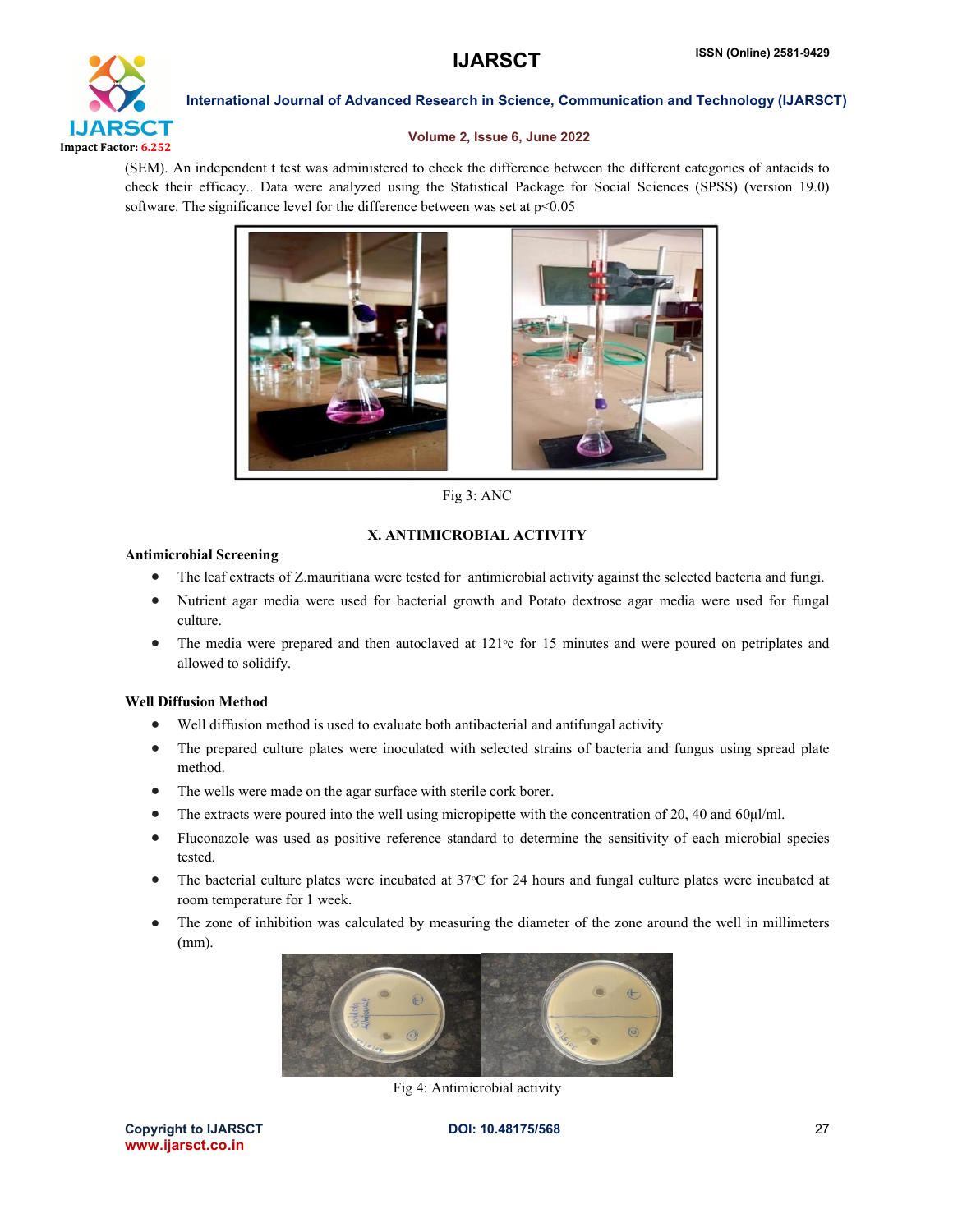

#### Volume 2, Issue 6, June 2022

#### X. RESULT AND DISCUSSION:

#### Morphological evaluation

Dendrocalamus strictus was evaluated for morphological parameters showed in the Table 1. The color of formulation was green . The odor of of the crude drug is chacteristic and taste was found to be bitter. Table 2. Morphological evaluation

| Sr.no | parameter | observation    |
|-------|-----------|----------------|
|       | Color     | Green          |
|       | Odour     | Characteristic |
|       | Taste     | <b>Bitter</b>  |



#### Microscopical evaluation

The microscopic study of the fresh leaf section showed presence of upper and lower epidermis and vascular tissues i.e. xylem and phloem. And determination of partical size of powder.

#### Analytical paramters

Zhizhiphus Mauritaina was evaluated for analytical parameters was showed in the table 3. The total ash value was found to be 12% w/w. and water soluble and acid soluble ash found to be 4.2 and 6.5% respectively

| Table 3. Analytical parameters |                    |                          |  |  |
|--------------------------------|--------------------|--------------------------|--|--|
| Physical parameter<br>Sr. no   |                    | Obtained value $(\%w/w)$ |  |  |
|                                | Total Ash Value    | 7.89%                    |  |  |
|                                | Water soluble ash  | 3.96 %                   |  |  |
|                                | Acid insoluble ash | $2.34\%$                 |  |  |
|                                | Moisture content   | 53.45%                   |  |  |
|                                | Solubility         | Ethanol                  |  |  |

#### Phytochemical screening of extract

The Zhizhiphus Mauritaina was evaluated for phytochemical parameters shown in the table It was found to be presence of phytochemicals such as flavonoids, alkaloids , glycosides and other constituents in ethanolic extract.

Table 4. Phytochemical screening of extract

| Sr. no | Test name        |                           | Observations Ethanolic extract |
|--------|------------------|---------------------------|--------------------------------|
| 1.     | Flavonoids       |                           |                                |
|        | 1.               | Shinoda Test              | $+ve$                          |
|        | $\overline{2}$ . | Alkaline test             | $+ve$                          |
|        | 3.               | NaOH test                 | $+ve$                          |
| 2.     | Glycosides       |                           |                                |
|        | 1.               | Keller Killani test       | $+ve$                          |
|        | 2.               | Modified Borntragers test | $+ve$                          |
| 3.     | Sterols          |                           |                                |
|        | ı.               | Salwoski test             | $+ve$                          |
|        |                  | Libberman test            | -ve                            |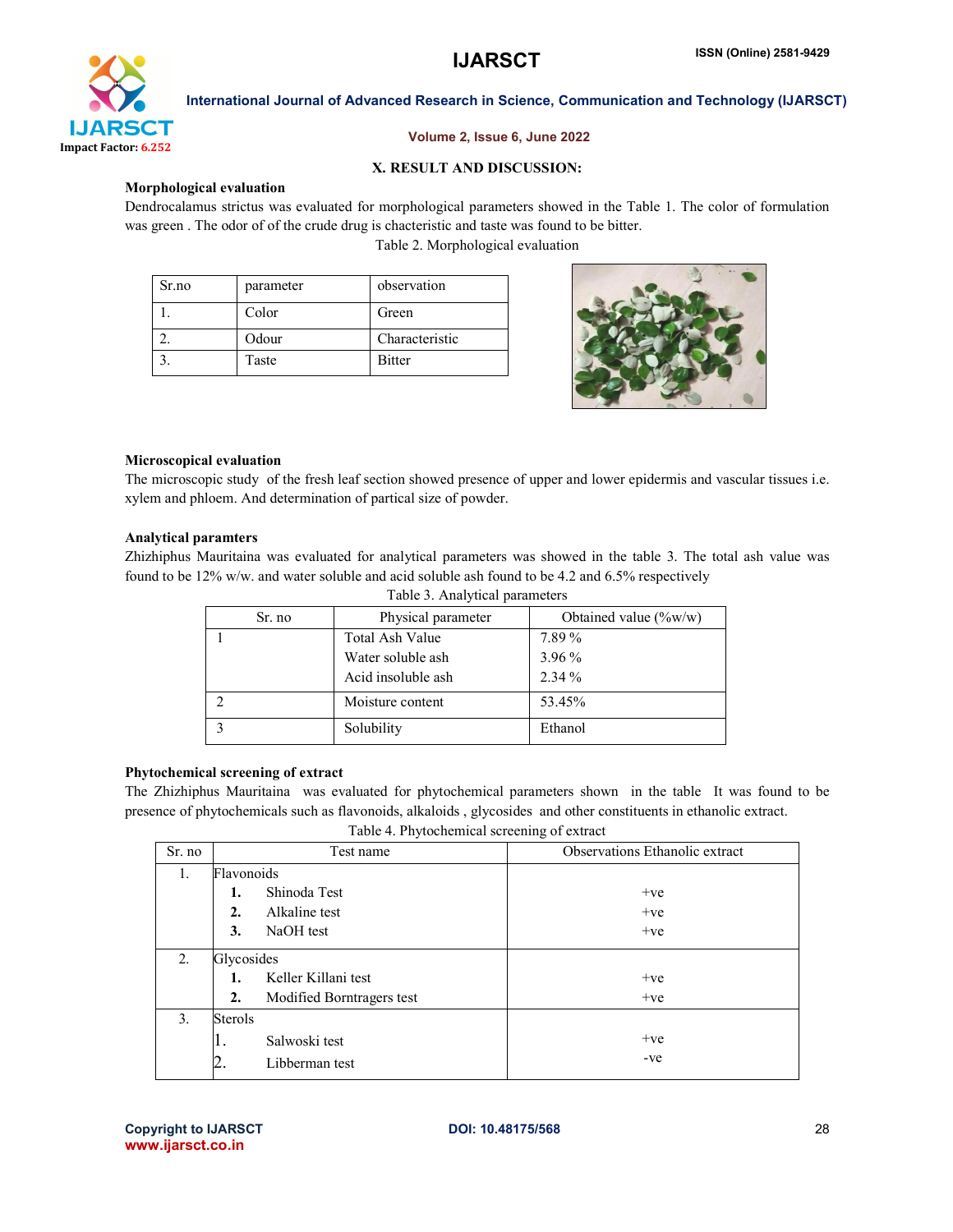

### Volume 2, Issue 6, June 2022

| $\overline{4}$ . | Saponins                              |       |
|------------------|---------------------------------------|-------|
|                  | Hemolysis test                        | $+ve$ |
|                  | Foam test<br>2.                       | $+ve$ |
| 5.               | Alkaloids                             |       |
|                  | Wagners test<br>ı.                    | -ve   |
|                  | Hagers test<br>2.                     | -ve   |
|                  | Dragondroff test<br>3.                | -ve   |
| 6.               | Carbohydrates                         |       |
|                  | Molish test<br>1.                     | $+ve$ |
|                  | 2.<br>Benedicts test                  | $+ve$ |
|                  | 3 <sub>1</sub><br><b>Barfoed</b> test | -ve   |
| 7.               | Terpenoids                            |       |
|                  | 1. Salwoski test                      | $+ve$ |
| 8.               | Tannins, phenolic compounds:          |       |
|                  | Lead acetatetest<br>ī.                | $+ve$ |
|                  | 2.<br>Gelatin test                    | $+ve$ |
|                  |                                       |       |



Image 5: Test of phytochemical constituent

## Total phytochemical content

Table 5: Total phytochemical content

| Sr .no | Total content           | Conc. of content |
|--------|-------------------------|------------------|
|        | Total flavonoid content | 54 per 100 gm    |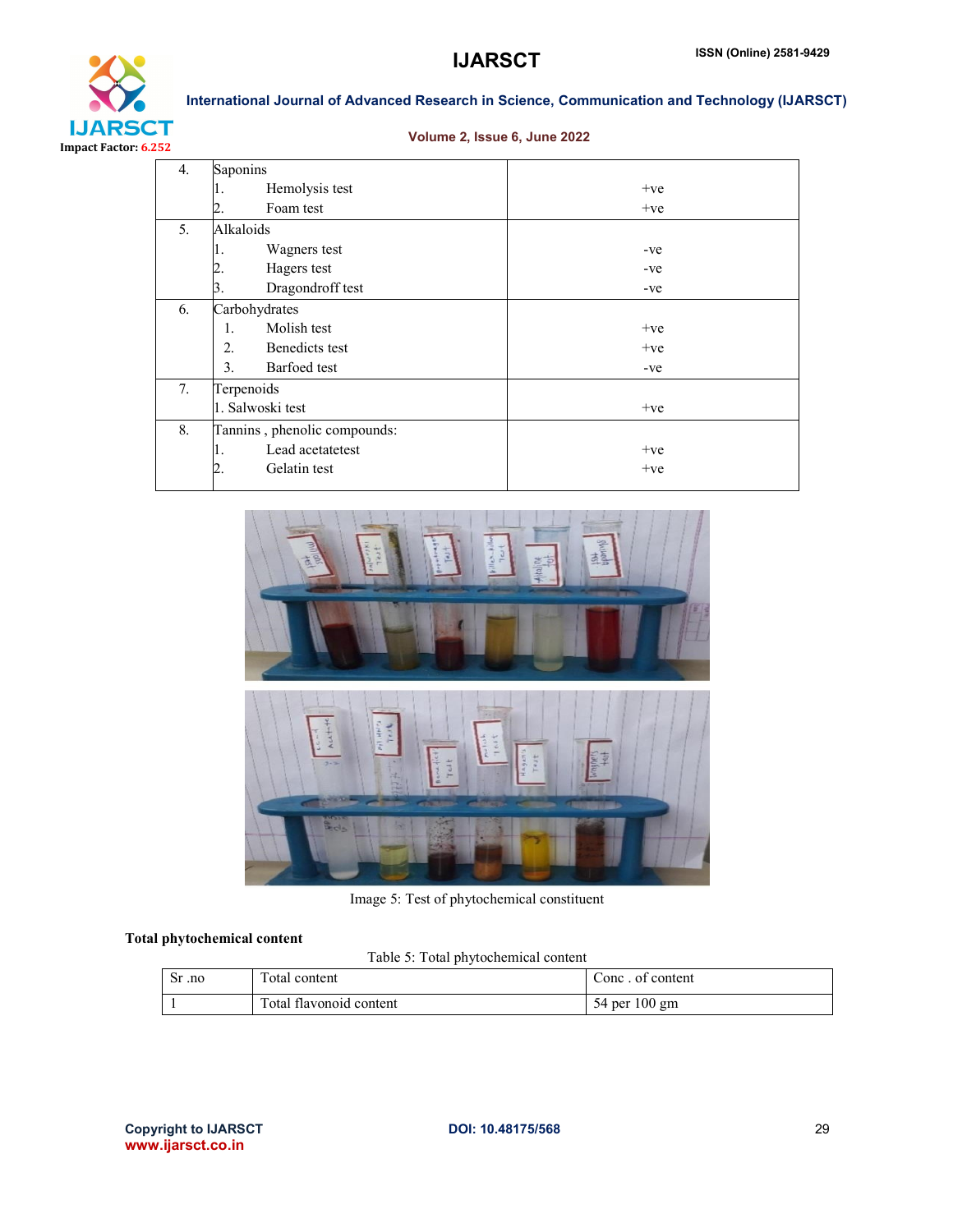# IJARSCT Impact Factor: 6.252

International Journal of Advanced Research in Science, Communication and Technology (IJARSCT)

#### Volume 2, Issue 6, June 2022

TLC

|  |  |  | Table 6: TLC |  |
|--|--|--|--------------|--|
|--|--|--|--------------|--|

| Sr. no | Extract name      | Solvent system |           |
|--------|-------------------|----------------|-----------|
|        |                   | No of spots    | Rf values |
|        | Ethanolic extract |                | 0.77      |
|        |                   |                | 0.84      |

#### Acid neutralizing activity

1 gm of each antacid tablet was taken and each of them contained strong base as an active ingredient .The higher the amount of Hydrochloric acid neutralized by antacids, the better is the acid neutralizing capacity.

| Table 7: Acid neutralizing capacity |                                  |                                |                                  |  |
|-------------------------------------|----------------------------------|--------------------------------|----------------------------------|--|
| Antacid                             | Gelusil (aluminium<br>hydroxide) | Dygil (magnesium<br>hydroxide) | Zhizhiphus<br>Mauritaina extract |  |
| Weight of sample                    | 1gm                              | 1gm                            | 1gm                              |  |
| Volume of NaOH<br>required          | 25ml                             | 25ml                           | 25ml                             |  |
| Volume of HCL<br>required           | 10.2                             | 24.4                           | 19.7                             |  |
| Moles of HCL<br>neutralized         | 1.4                              | 0.08                           | 0.53                             |  |

Antimicrobial activity

Table 8: Antimicrobial activity

| Antimicrobial agent     | Zone of inhibition (mm) |                        |
|-------------------------|-------------------------|------------------------|
|                         | Ethanolic extract       | Standard (fluconazole) |
| Staphylococcous aureous | 16mm                    | 11mm                   |
| Candida albicans        | 8.4 <sub>mm</sub>       | 8mm                    |

#### XI. CONCLUSION

In the present study, it is found that Z.mauritiana leaf extracts possesses significant antimicrobial activity against the tested microorganisms and the plant contains potential antimicrobial components for the therapy of microbial infections. Therefore the results justify the use of the leaf extract of Z.mauritiana in treating these pathogenic strains and these may serve as leads for the development of new pharmaceuticals. According to the research works on Zhizhiphus mauritianaI have concluded that different types of secondary metabolites are present that have effective functions on different type of diseases. It shows very effective function against pathogens.

The plant has rich source of flavonoids and ascorbic acid which has significant importance in wound healing property and can act as against ulcers . The acid neutralizing property of the plant was determined by back titration method which was found useful in neutralizing the HCL .The ANC was found to be 0.53 which can neutralise the acid in the stomatch.

#### **REFERENCES**

- [1]. Chemical composition and biological activities of leaves of Zhizhiphus mauritiana l. Native to pakistan Aisha ashraf1, et.al 2015.
- [2]. Evaluation of the Effectiveness of Acid-Neutralizing Property of Traditional Antacids commonly used in India Divya J.O1\*et .al. 2021
- [3]. Evaluation of the antimicrobial activities of two Zhizhiphus species (Zhizhiphus mauritiana L. and

Copyright to IJARSCTDOI: 10.48175/568 **30** www.ijarsct.co.in